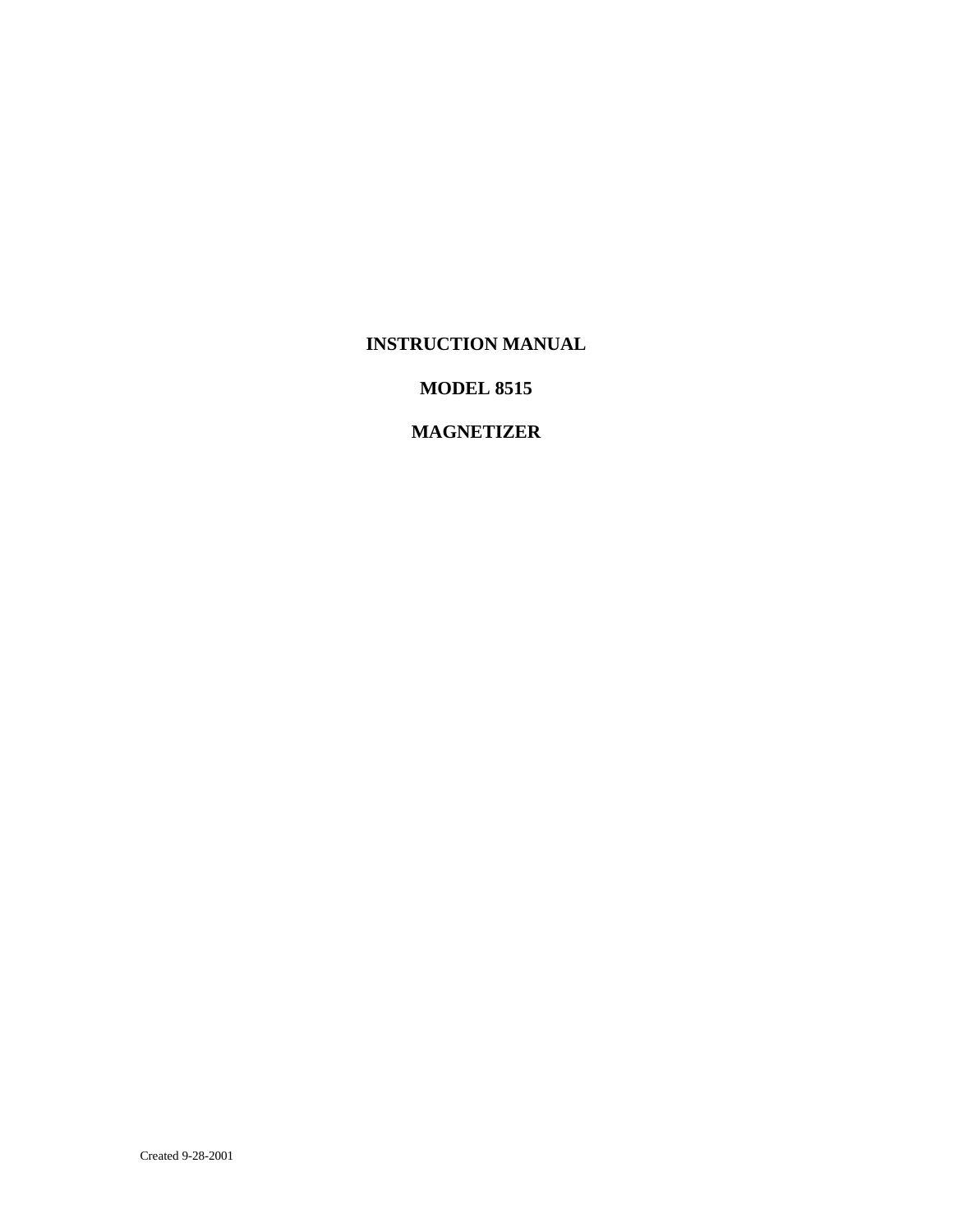# **IMPORTANT**

THE FIXTURE MUST BE CONNECTED BEFORE TURNING ON THE MAGNETIZER. THE MAGNETIZER WILL NOT FUNCTION UNLESS A FIXTURE IS PROPERLY CONNECTED.

BEFORE FIRST USE, INSPECT THE MACHINE AND MAGNETIZING FIXTURE CAREFULLY FOR ANY SIGNS OF SHIPPING DAMAGE. IF DAMAGE IS EVIDENT NOTIFY THE CARRIER AND MAGNETIC INSTRUMENTATION, INC. IMMEDIATELY.

SERVICE AND MAINTAINENCE OF THIS EQUIPMENT REQUIRES TRAINED PERSONAL.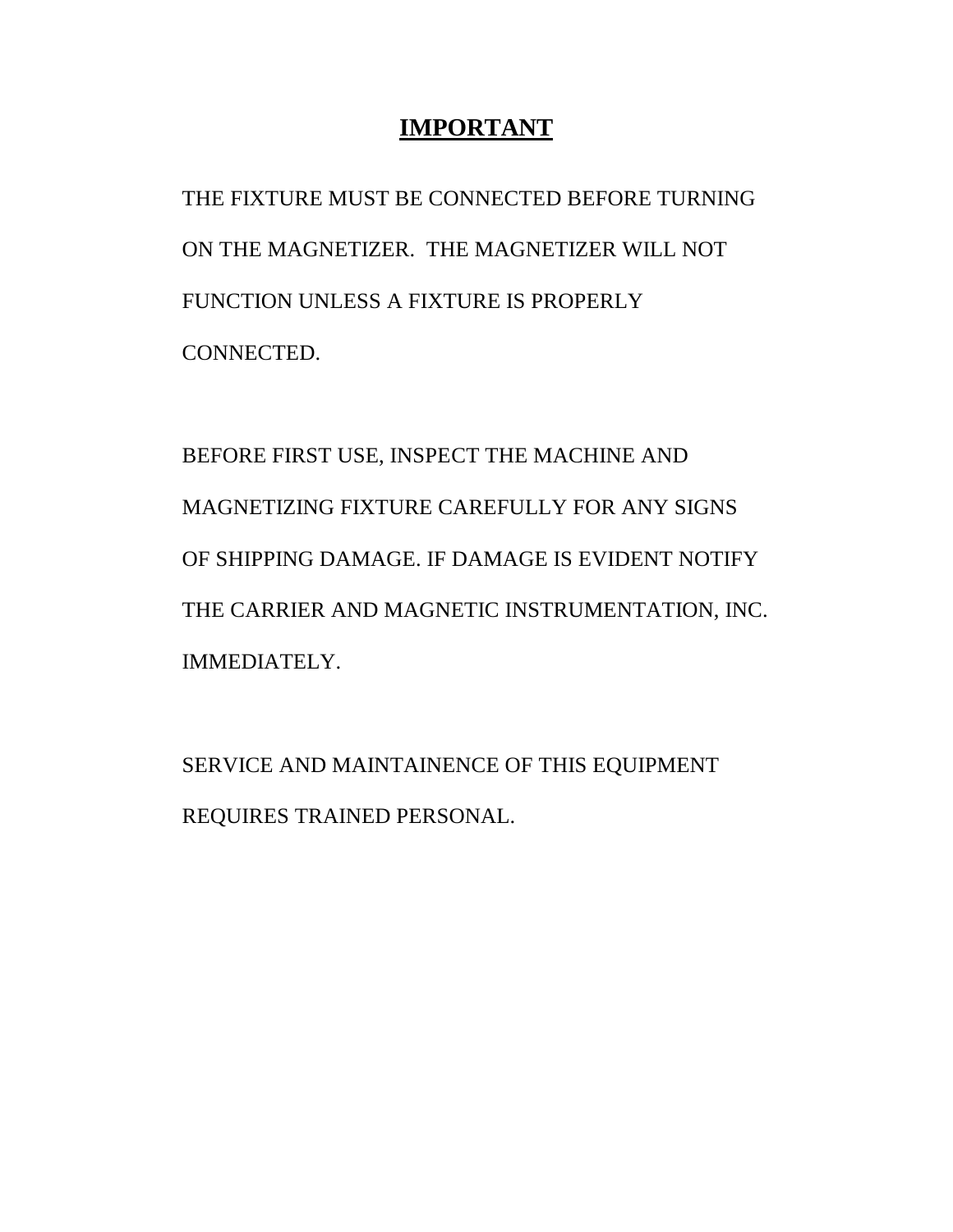# **TABLE OF CONTENTS**

| I.        | <b>GENERAL DESCRIPTION</b>                                 | 1                       |
|-----------|------------------------------------------------------------|-------------------------|
| Н.        | <b>ELECTRONICS CABINET</b>                                 | $\overline{2}$          |
| A.        | <b>Specifications</b>                                      | $\boldsymbol{2}$        |
| <b>B.</b> | <b>Front Panel Components</b>                              | $\overline{2}$          |
| D.        | <b>Connections</b>                                         | $\overline{\mathbf{4}}$ |
| IV.       | <b>BASIC MAGNETIZER CIRCUIT DESCRIPTION</b>                | $\overline{7}$          |
| A.        | <b>Capacitor Charging Circuit</b>                          | 7                       |
| <b>B.</b> | <b>Discharge Circuit</b>                                   | 7                       |
|           | <b>GENERAL DESCRIPTION</b>                                 | 8                       |
|           | 8515 Charge / Mag. Control Board #104017075                | 8                       |
|           | <b>TECHNICAL DESCRIPTION</b>                               | 9                       |
|           | 8515 Charge / Mag. Control Board #104017075                | 9                       |
|           | <b>GENERAL DESCRIPTION</b>                                 | 11                      |
|           | $\pm 15/\pm 24$ VDC Power Supply and Relay Board #10401433 | 11                      |
|           | <b>GENERAL DESCRIPTION</b>                                 | 12                      |
|           | $\pm$ 15VDC/ $\pm$ 24VDC Power Supply # 10401415           | 12                      |
|           | <b>Technical Description</b>                               | 12                      |
|           | <b>GENERAL DESCRIPTION</b>                                 | 12                      |
|           | <b>Relay Board #10401416</b>                               | 12                      |
|           | <b>Technical Description</b>                               | 13                      |
| VI.       | <b>MAGNETIZING FIXTURE</b>                                 | 15                      |
| VII.      | <b>SERVICE AND MAINTENANCE</b>                             | 16                      |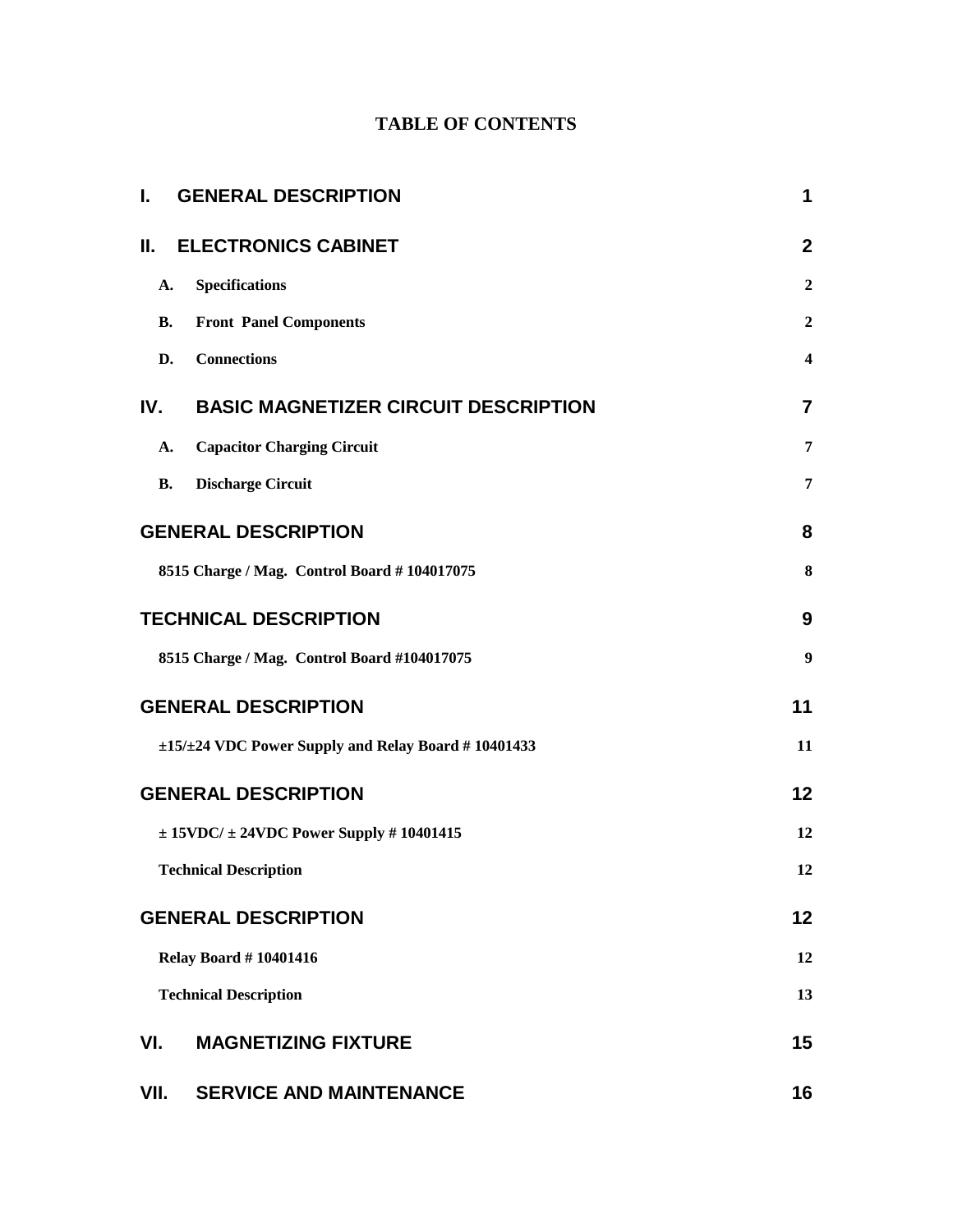| A.    | <b>General Instructions</b>    | 16 |
|-------|--------------------------------|----|
| В.    | <b>Test Equipment</b>          | 16 |
| С.    | <b>Panel Removal</b>           | 16 |
| D.    | <b>Adjustments</b>             | 17 |
| Е.    | <b>Trouble Shooting</b>        | 17 |
| VIII. | <b>RECOMMENDED SPARE PARTS</b> | 18 |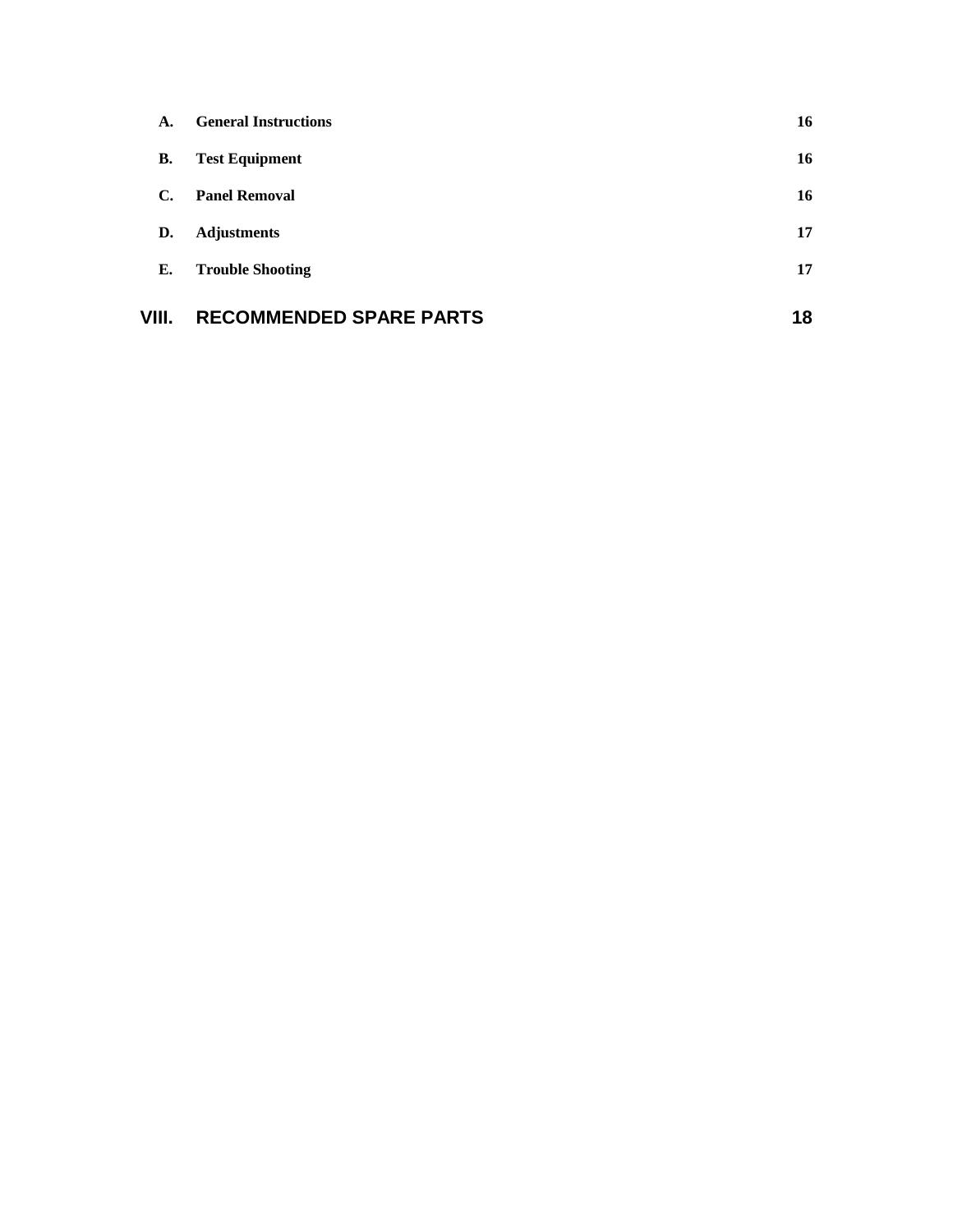# **I. GENERAL DESCRIPTION**

The Model 8515 is a high voltage, capacitive discharge-type magnetizer capable of saturating all alnico, ferrite, and rare earth magnetic materials. The Model 8515 is easily adapted to a wide variety of production and laboratory magnetizing requirements.

A modern, solid state electronics control circuit makes this magnetizer a highly reliable, low maintenance unit. The electronic voltage control circuit prevents the unit from being discharged before the preset energy level has been reached, thereby preventing incomplete magnetization.

The Model 8515, with all electronic circuitry and capacitors enclosed in a metal cabinet, is also designed for maximum operator safety when used with Magnetic Instrumentation, Inc. Magnetizing Fixtures.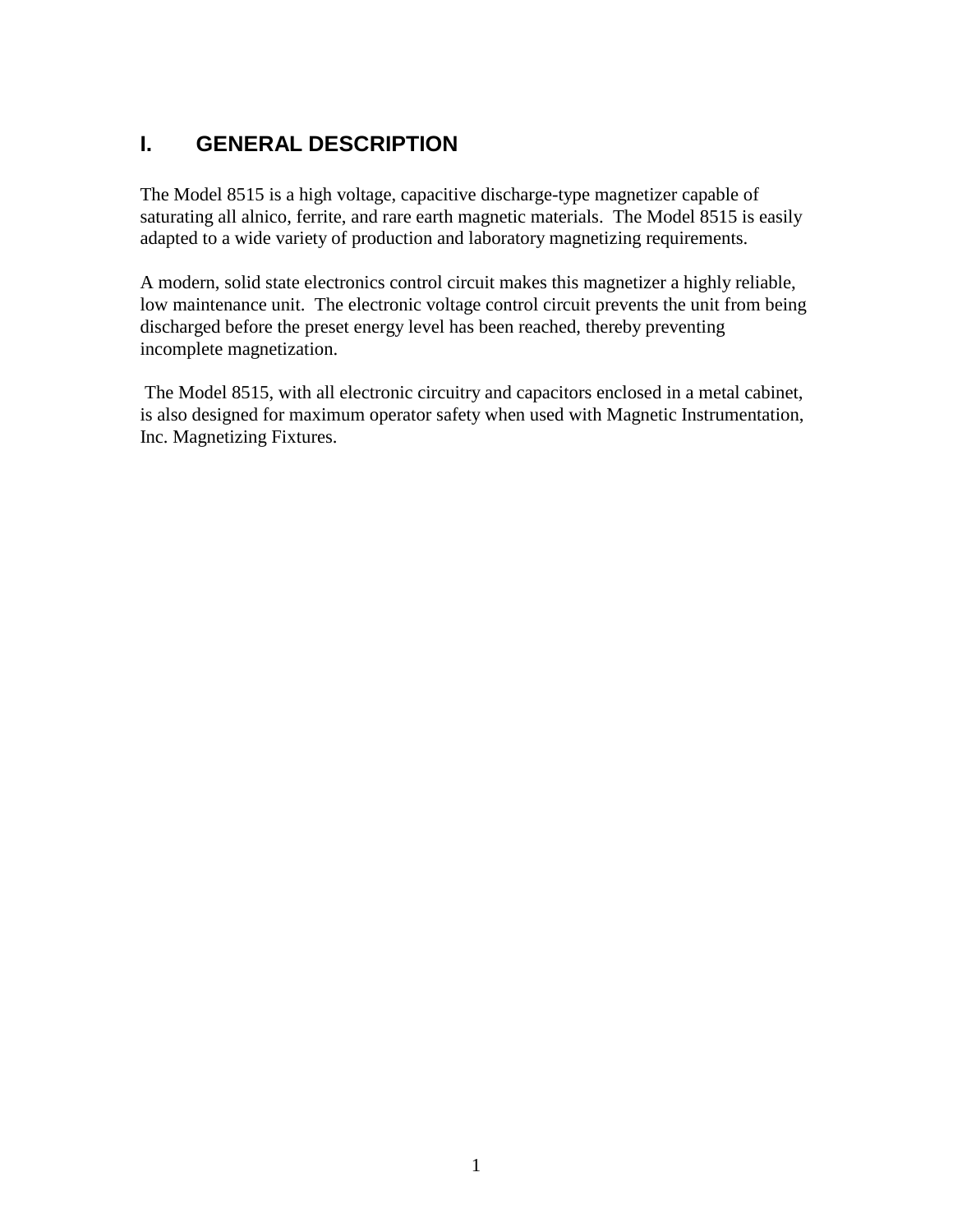# **II. ELECTRONICS CABINET**

# *A. Specifications*

| <b>Magnetizing Current</b> | Maximum rated output current<br>15,000Amps                                 |
|----------------------------|----------------------------------------------------------------------------|
| Stored_Energy              | 1,200 Joules (600 Micro-Farads at<br>$2,000$ Volts)                        |
| <b>Output Voltage</b>      | 0 Volts to 2,000 Volts (set by user)                                       |
| <b>Power Input</b>         | 120 Volts 50/60 Hz<br>15Amps                                               |
| <b>Physical Dimensions</b> | 160 lb.s. H 19.5" X W 20.5" X D 24"<br>(Not including Magnetizing Fixture) |

# *B. Front Panel Components*

## **Power ON-OFF Switch**

The switch is used to turn power on and off to all electronics in the machine. The switch is capable of being "Locked-Out" by service or maintenance personal to prevent accidental turn-on.

## **Fan**

The fan provides cooling for all of the internal circuitry. The filter may be cleaned with water if necessary to provide unrestricted air flow through the cabinet.

#### **Fuse**

The ¼ Amp Slo-Blo fuse protects the control circuitry and low voltage power supply on the rear panel 10 pin connector.

## **Panel Meter**

The panel meter is a 0 to 2KV volt analog meter. It continuously monitors the voltage of the energy storage capacitor bank.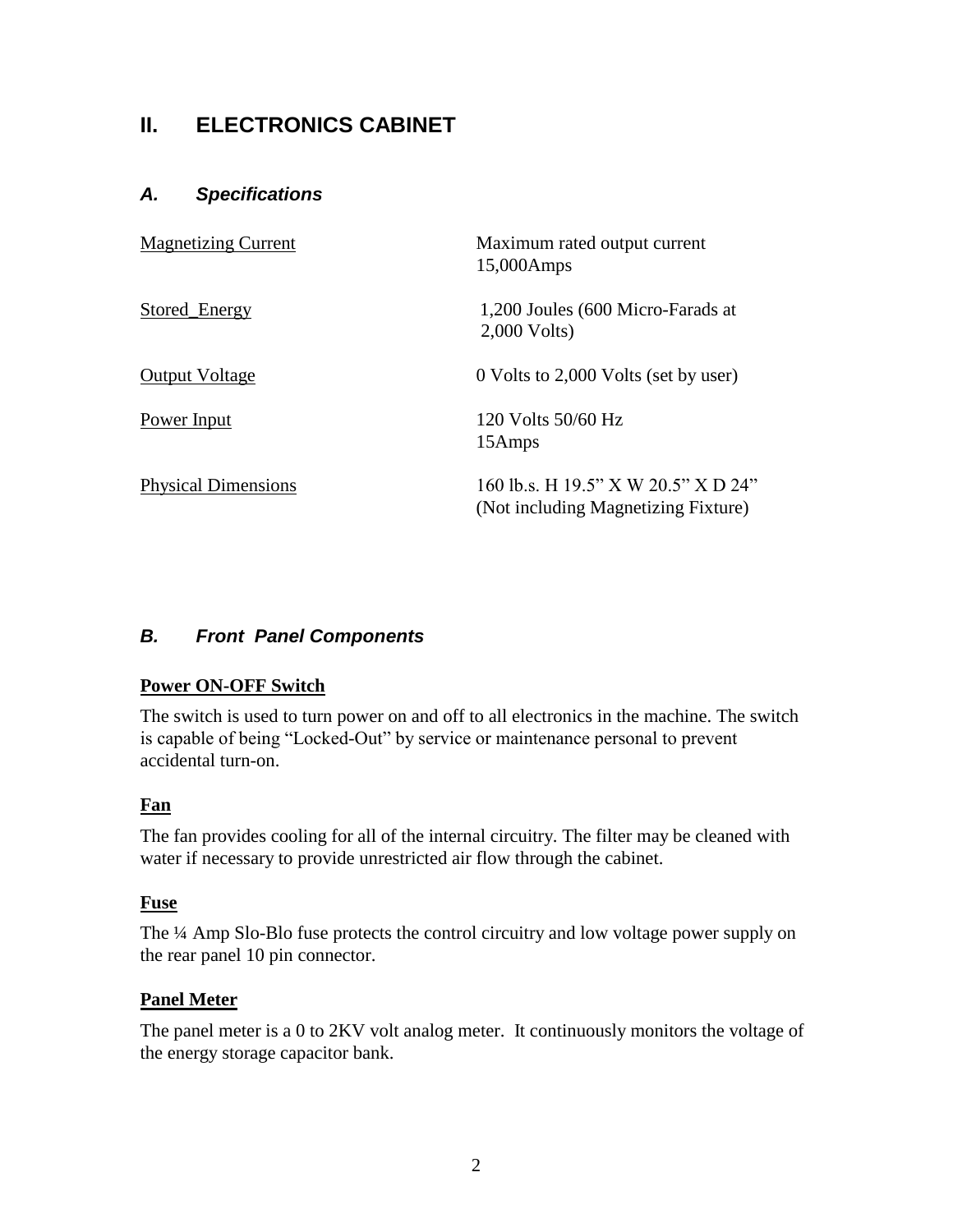# **Voltage Control**

The potentiometer is used to control the voltage to which the energy storage capacitor bank is charged. Voltage may be increased by turning the knob clockwise. Voltage may be decreased by turning off the power-on switch (circuit breaker) or by initiating the magnetize function, thereby discharging the capacitor bank through the fixture. NOTE: When initially setting the voltage it is best to start with the voltage control knob at minimum and slowly adjust this control clockwise so as not to overshoot the desired level.

## **Lights / Push-Button Switches (Charge and Magnetize)**

The lights act as ready indicators. If the blue light is illuminated, it indicates that the magnetizer is ready-to-charge. If the green light is illuminated, it indicates the magnetizer is at the preset voltage and is ready-to-discharge. The lights also act as push-buttons and provide a means of initiating the desired function. The Charge light / push-button is active only when the magnetizer is ready-to-charge, as indicated by the blue light. The Magnetize light / push-button is active only when the magnetizer is ready-to- discharge, as indicated by the green light.

# **Function Select Switch**

## **Manual (Center Position)**

In this mode of operation a manual initiation of the Charge and Magnetize functions is required. Press the Charge light / push-button when the blue ready-to-charge light is on. The magnetizer will charge to the preset voltage level, as set by the Voltage Control knob, and turn on the green ready-to-magnetize light while maintaining the desired charge level. Voltage may be increased by turning the Voltage Control knob clockwise, or the magnetizer may be discharged by pressing the Magnetize light / push-button, provided the green ready-to-magnetize light is illuminated.

## **Auto Magnetize (Left Position)**

In this mode of operation the charge function must be initiated by pressing the Charge light / push-button. Upon reaching the preset voltage level the magnetizer will automatically discharge.

## **Auto Charge (Right Position)**

In this mode of operation the magnetizer will automatically charge to the preset voltage level and maintain this level until the Magnetize light / push-button is pressed. After a short period of "off time" the magnetizer will recharge automatically and be ready for the next cycle.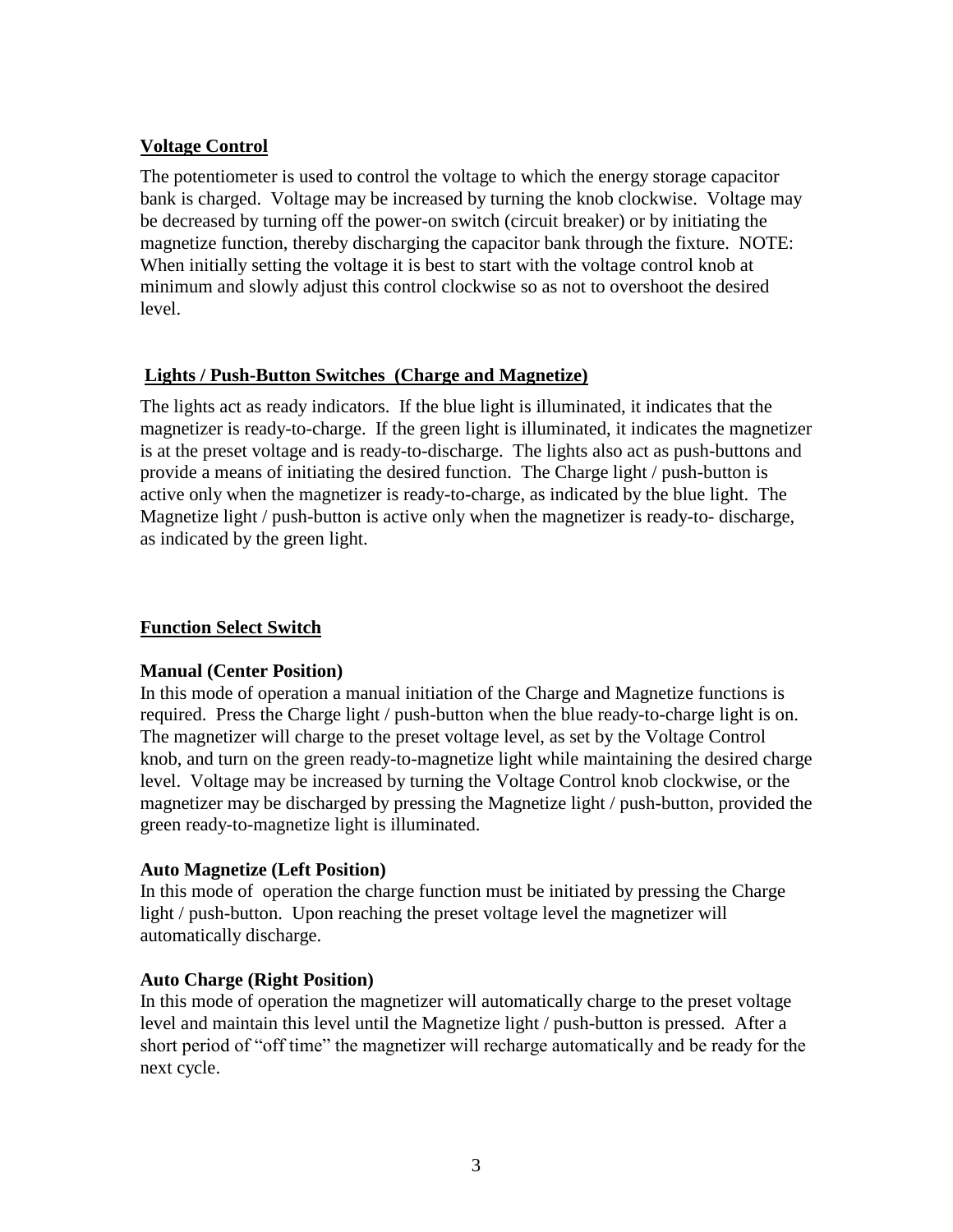## *C. Rear Panel Components*

#### **Power Cord**

The power cord has a standard 15 Amp molded plug that will fit into any standard 115VAC outlet.

### **Fuse**

The 15 Amp Slo-Blo fuse protects the charging circuit and all major components of the Magnetizer.

### **10 Pin Input / Output Connector**

The 10 pin connector allows the Magnetizer to be operated from a remote location. It is ideally suited to interface with external relays or an OPTO Rack. See page 5 for an explanation of its functions

### **Maximum Cycle Rate Adjustment**

The locking potentiometer located on the rear of the Magnetizer Control Chassis is only accessible by removal of the louvered rear panel on the machine. It controls an internal timing circuit to prevent the Magnetizer from being operated faster than the Maximum Suggested Cycle Rate for the Magnetizing Fixture (See: Fixture Conformance Tag on the Magnetizing Fixture). It is adjustable from approx. 1 to 30 sec. **IMPORTANT: This adjustment should only be attempted by trained personal. High Voltage is present on many of the exposed connections inside this machine. Make sure the machine is not charged and unplugged before attempting to alter its setting.** 

## *D. Connections*

## **Magnetizing Fixture (Front Panel)**

To install a Magnetizing Fixture on the Magnetizer, remove the cover on the rectangular box by loosing the 4 corner screws. Attach the wires from the Magnetizing Fixture to the copper bars protruding through the front panel and secure the strain reliefs. Replace the interlocked cover and tighten the 4 corner screws. The polarity of the magnetizing field is dictated by the direction of current flow through the windings of the Magnetizing Fixture. Reversing the connections reverses the polarity of the field produced, thus reversing the polarity of the part being processed. **IMPORTANT: When connecting a Magnetizing Fixture to the Magnetizer, observe the cabling and copper bars for signs of wear. Connecting a badly worn Fixture to the Magnetizer may pose a hazardous condition to the operator. Make sure these connections are firmly seated. A poor connection may cause electrical arcing and/or a low magnetizing field within the fixture.**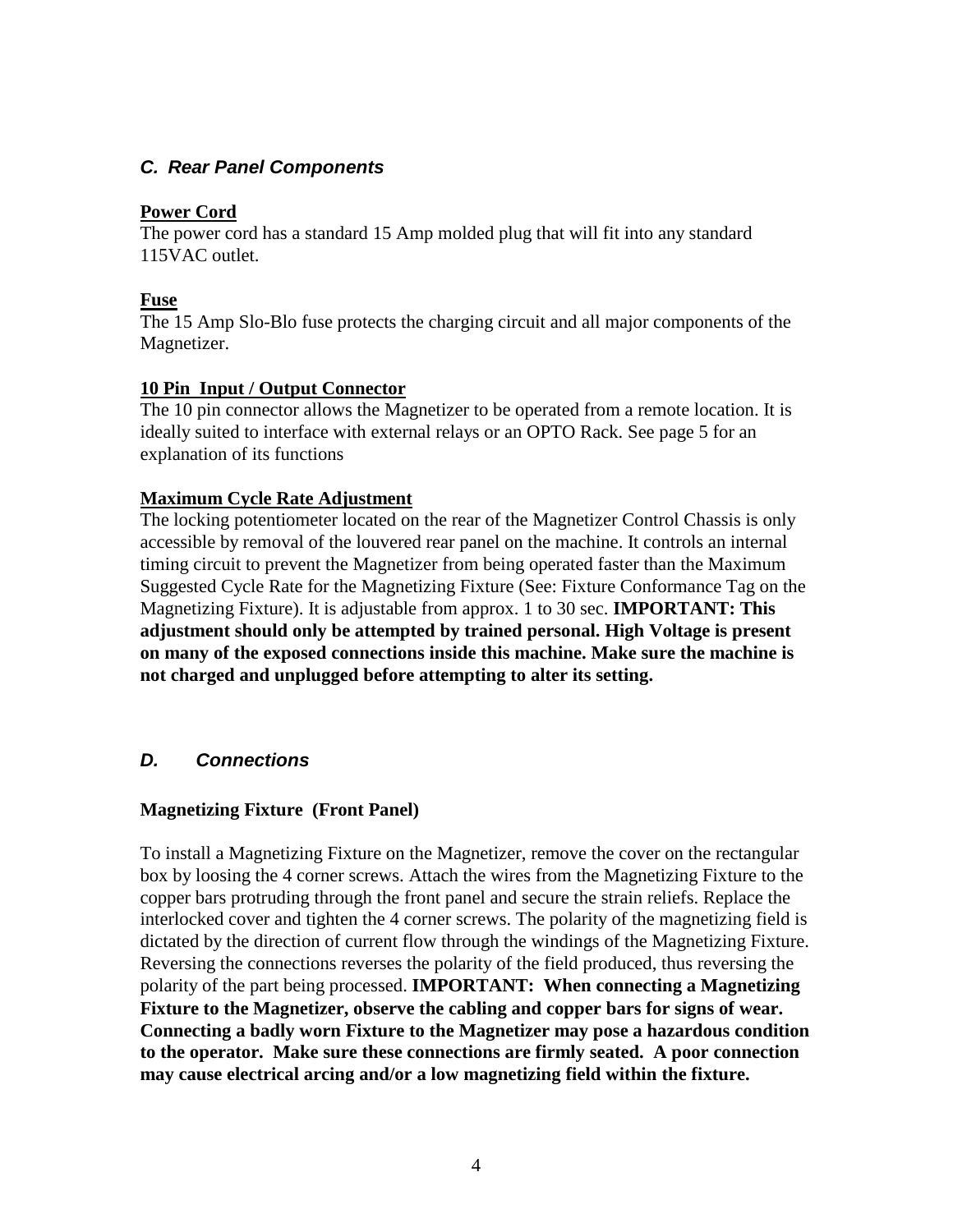## **Rear Panel 10 Pin Connector**

The connector located on the rear panel of the machine provides a means of external operation without the need of an external power supply. Dry contact closures are required for the Charge and Magnetize functions and dry contact closures are provided for the Ready-to-Charge and Ready-to-Magnetize outputs. A +24VDC supply is also provided for the purpose of running control relays or an OPTO rack.

| <b>External Charge</b>                 | A dry contact closure between pins <b>A</b> and <b>B</b> will provide a charge<br>input. (The same as pressing the blue Charge light / push-button on<br>the front panel of the control chassis.)                                                                             |
|----------------------------------------|-------------------------------------------------------------------------------------------------------------------------------------------------------------------------------------------------------------------------------------------------------------------------------|
|                                        | <b>External Magnetize</b> A dry contact closure between pins <b>C</b> and <b>D</b> will provide a magn-<br>etize input. (The same as pressing the green Magnetize light / push-<br>button on the front panel of the control chassis.)                                         |
| <b>External Ready-</b><br>to Charge    | A dry contact closure will be seen between pin $E$ and $F$ when the<br>magnetizer is ready-to-charge. (This contact will be closed when<br>the blue Ready-to-Charge light / push-button on the front panel is<br>illuminated, and will be open when the light is off.)        |
| <b>External Ready-</b><br>to Magnetize | A dry contact closure will be seen between pin $G$ and $H$ when the<br>Magnetizer is ready-to-magnetize. (This contact will be closed<br>when the green Ready-to-Magnetize light / push-button on the<br>front panel is illuminated, and will be open when the light is off.) |
| $+24$ VDC Output                       | $A + 24VDC$ power supply is provided between pins I and J. Pin I<br>is $+24VDC$ , and pin <b>J</b> is ground. This supply is not regulated and<br>can vary $\pm$ 2.5VDC it is capable of driving up to 200 milli-amps.                                                        |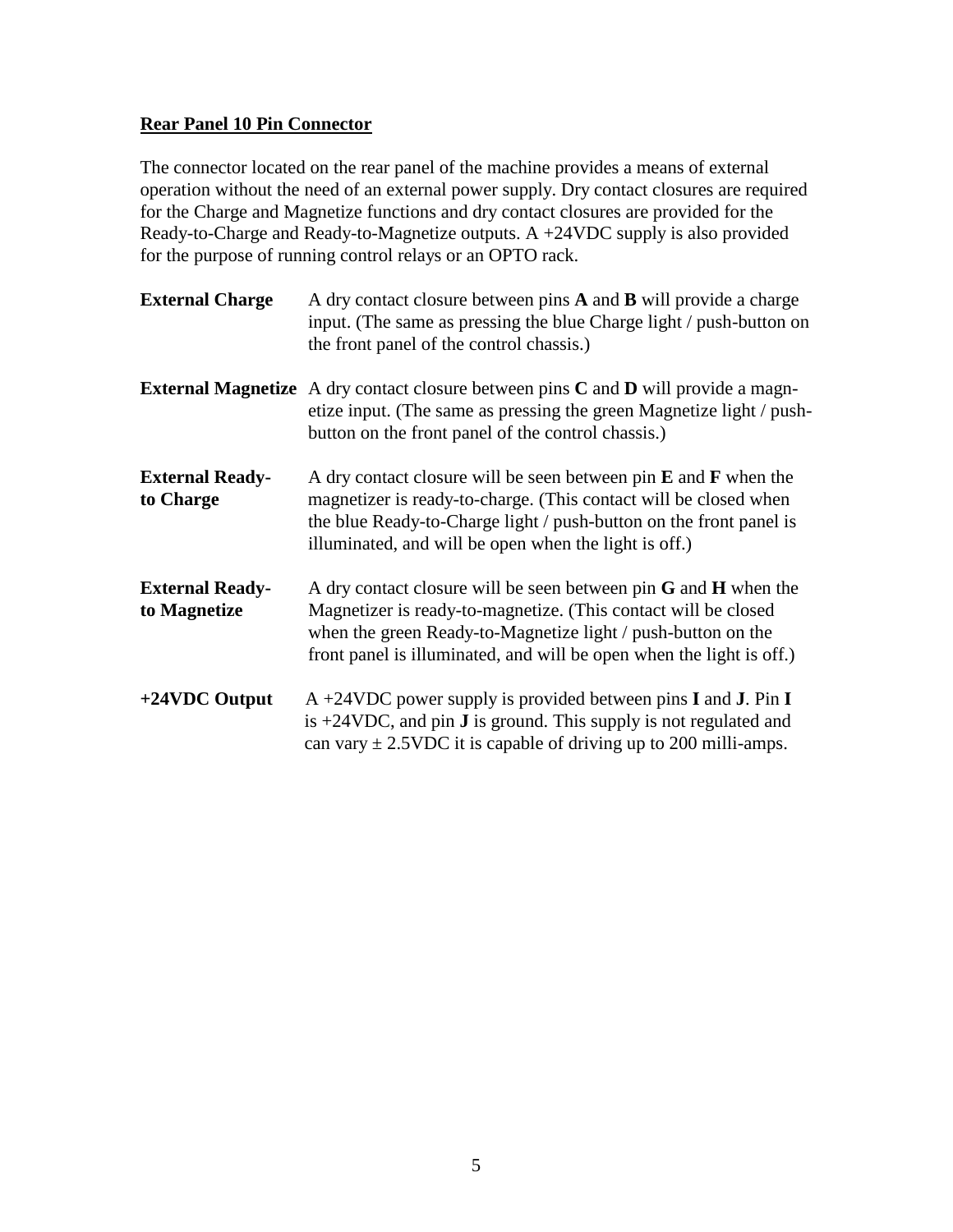# **III. SET UP INSTRUCTIONS**

This step-by-step set-up procedure must be followed to insure long, reliable equipment performance.

- 1. Place both the electronics cabinet and Magnetizing Fixture in their final operating location.
- 2. Connect water source to Fixture, if required.
- 3. Connect the Magnetizing Fixture's cables to the fixture connector on the electronics cabinet.
- 4. Set Voltage Control at minimum voltage (full counter-clockwise), and function select switch to Manual (center) position.
- 5. Connect AC power cord to a 120 volt, 50/60 Hz grounded power outlet capable of supplying 15 amps of continuous power.
- 6. Turn on electronics cabinet power switch.
- 7. The fan and the blue Ready-to-Charge light should come on. Press the blue Charge light / push-button. The green Ready-to-Magnetize light should come on. Slowly turn the Voltage Control knob clockwise until the capacitor bank charges to approximately 50 volts as indicated on the voltmeter. This will be the first division on the analog meter.
- 8. Press the green Magnetize light / push-button. The Magnetizer will discharge through the Fixture and remain idle for approximately 4 seconds.
- 9. After this short period of off-time the blue light will come back on, allowing the cycle to be reinitiated.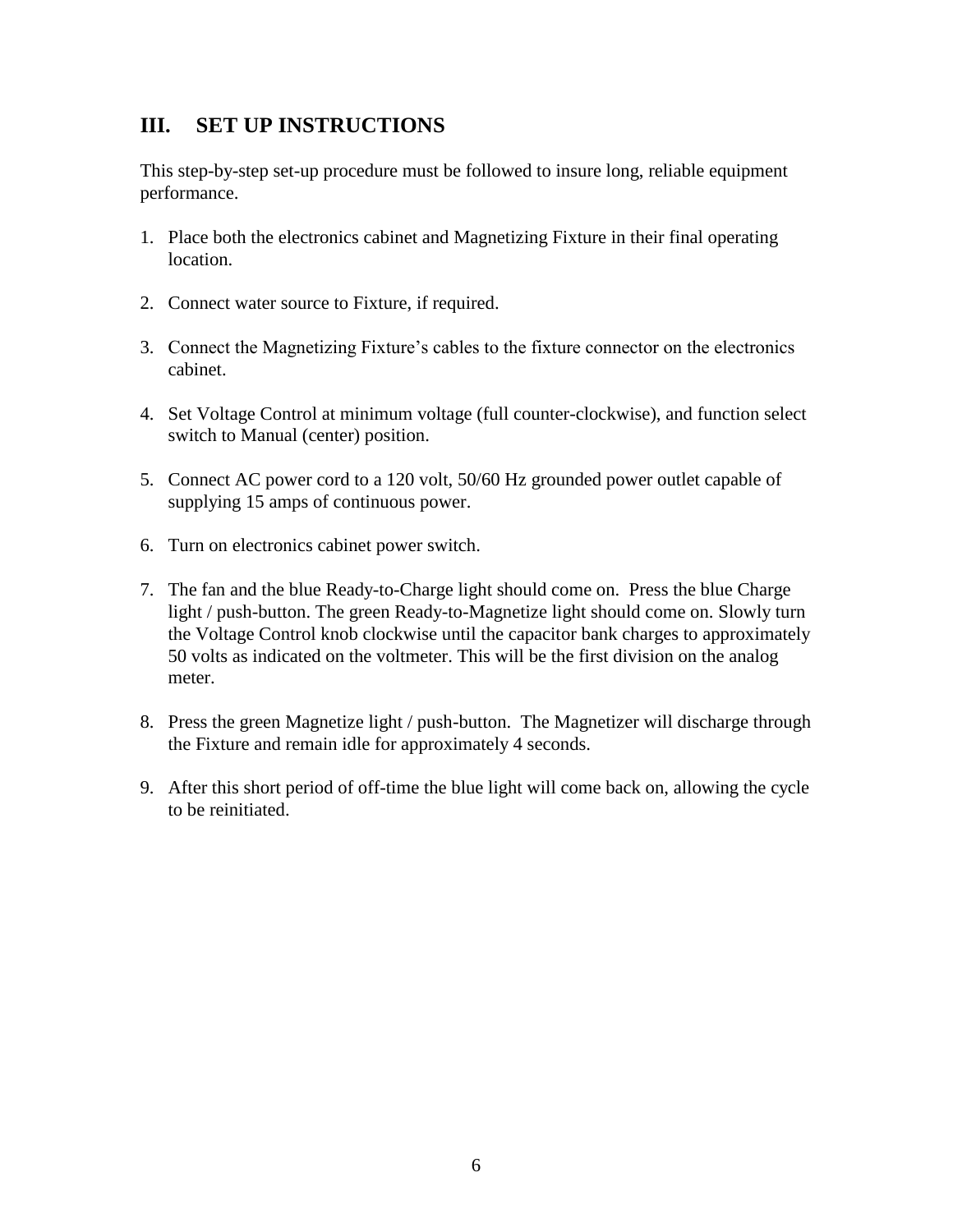# **IV. BASIC MAGNETIZER CIRCUIT DESCRIPTION**

Note: All of the major components' circuit designations in the following section of this manual are in bold and correspond to the Electrical Schematic sheet 4 of the drawing set.

A Capacitive Discharge Magnetizer functions by supplying large amounts of energy in a short time to a magnetizing fixture. This magnetizing pulse is milliseconds in length and is drawn through a discharge switch from the capacitor bank. The capacitor bank is charged by drawing small amounts of power from the power line over several seconds. The basic magnetizer consists of a capacitor charging and discharging circuit both of which are controlled by the logic circuit within the control chassis. (See: Section V. and the schematics provided for complete circuit details.)

# *A. Capacitor Charging Circuit*

The capacitor charging circuit consists of a Solid State Relay (**1SSR**), a Current Limiting Inductor (**1L**), a Step-up Transformer (**1T**), a Rectifier Board (**1DB**), and the Capacitor Bank (**1C-2C-3C**). The charging circuit is controlled by the Solid State Relay providing primary power to the Step-up Transformer through the Current Limiting Inductor. The secondary voltage of this transformer is rectified by the Rectifier Board that is connected directly to the Capacitor Bank.

# *B. Discharge Circuit*

The discharge circuit, which provides the magnetizing current, consists of an electrically matched Parallel SCR Assembly (**1SCR**), Parallel SCR Driver Board (**1PCB**), Reverse Current Blocking Diode Assembly (**1D**), and the Magnetizing Fixture. Provided the Capacitor Bank is charged to the preset voltage level and the Magnetize function has been initiated, the Control Chassis sends a logic signal to the Parallel SCR Driver Board. This circuit board gates both SCRs with a conditioned signal allowing the stored energy in Capacitor Bank to discharge through the Magnetizing Fixture. The Reverse Current Blocking Diode provides a circulation path for the collapsing current preventing any reverse current from flowing through the Magnetizing Fixture.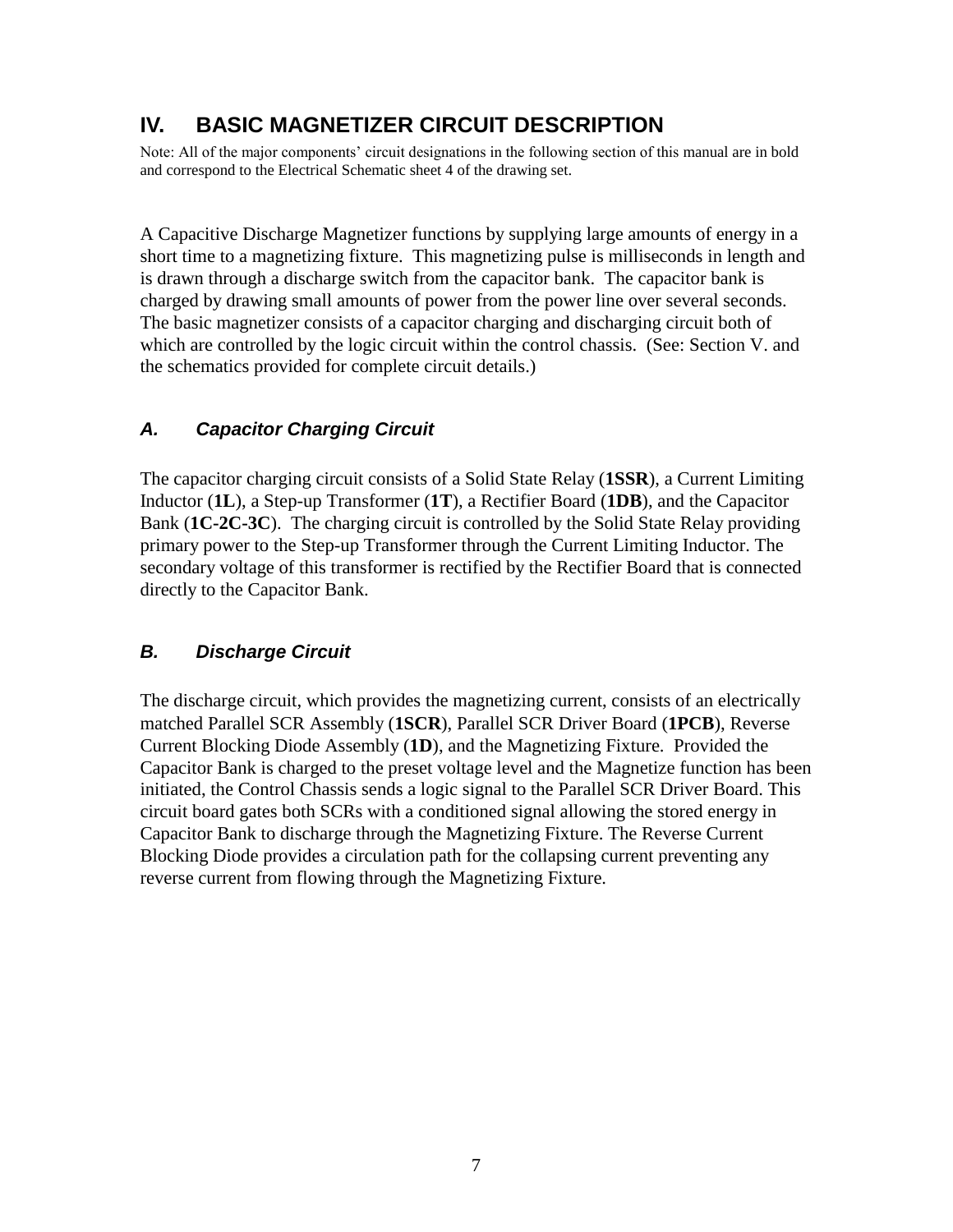# **V. Technical Description**

The following technical descriptions are for the circuit boards located within the Magnetizer Control Chassis. See the schematics for complete details.

# **General Description**

# *8515 Charge / Mag. Control Board # 104017075*

This board is used for capacitive discharge systems.

The charging circuit uses a comparator IC, and Transistor Logic to control an externally mounted Solid State Relay. This Solid State Relay is used to control the primary of the step-up transformer used for charging the capacitor bank.

The discharge timing circuit uses a 3-Timer (IC's) Chain that is controlled by an external relay. The timing sequence provides enough time to allow the charge circuit to become inactive before discharging the capacitor bank. Actual discharge of the capacitor bank is not performed by this board, but it does provide a logic signal that can be utilized to start an interfacing circuit to the actual discharge device.

The capacitor bank reference voltage is 0 to -10 vdc to both circuit and chassis ground.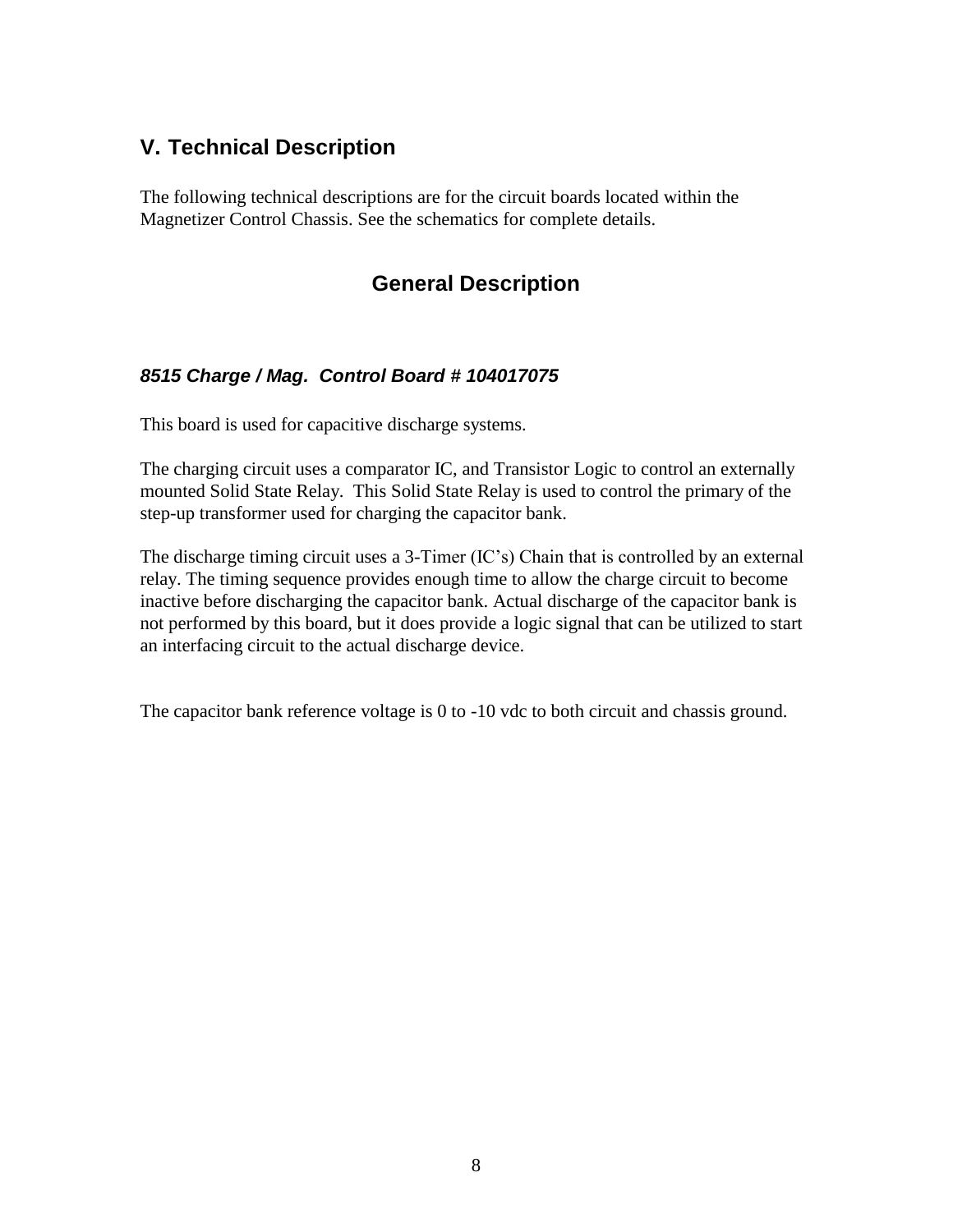# **Technical Description**

# *8515 Charge / Mag. Control Board #104017075*

#### **Charge Circuit:**

The reference voltage from the capacitor bank, (0 to -10 vdc), is connected to pin 1 of the header connector, and is fed through R327 430 ohm to the inverting input of comparator AR301, pin 3. D304 prevents the capacitor bank reference input voltage to AR301 from exceeding -12 vdc. A reference from a voltage control circuit, pins  $23 \& 24$  of header connector, is fed through R324, 430 $\Omega$ , to the non-inverting input of comparator AR301. These two inputs must both be negative with respect to circuit and chassis ground. The output of AR301, pin 7, will be low, zero volts, when the capacitor bank is below the level set by the voltage reference circuit, or high, +15V if the capacitor bank is above the level set by the voltage reference circuit. Hysteresis of this comparison is controlled by R325, 200K. Transistor Q308 is used to buffer and invert the output of AR301.

The collector of Q308 feeds two circuits:

1. Q307 inverts the logic level on the collector of Q308. The collector of Q307 is used to drive Q303 that makes up half of the two transistor "AND" circuit that enables a magnetize condition. Q303 must be on, signifying the capacitor bank is not charging, before the collector of Q302 will be allowed to go low upon the initiation of the magnetize signal (+15V applied to Pin 17 of header connector). This assures that the capacitor bank is at the correct voltage level and is not charging before allowing the magnetize or discharge function to be initiated.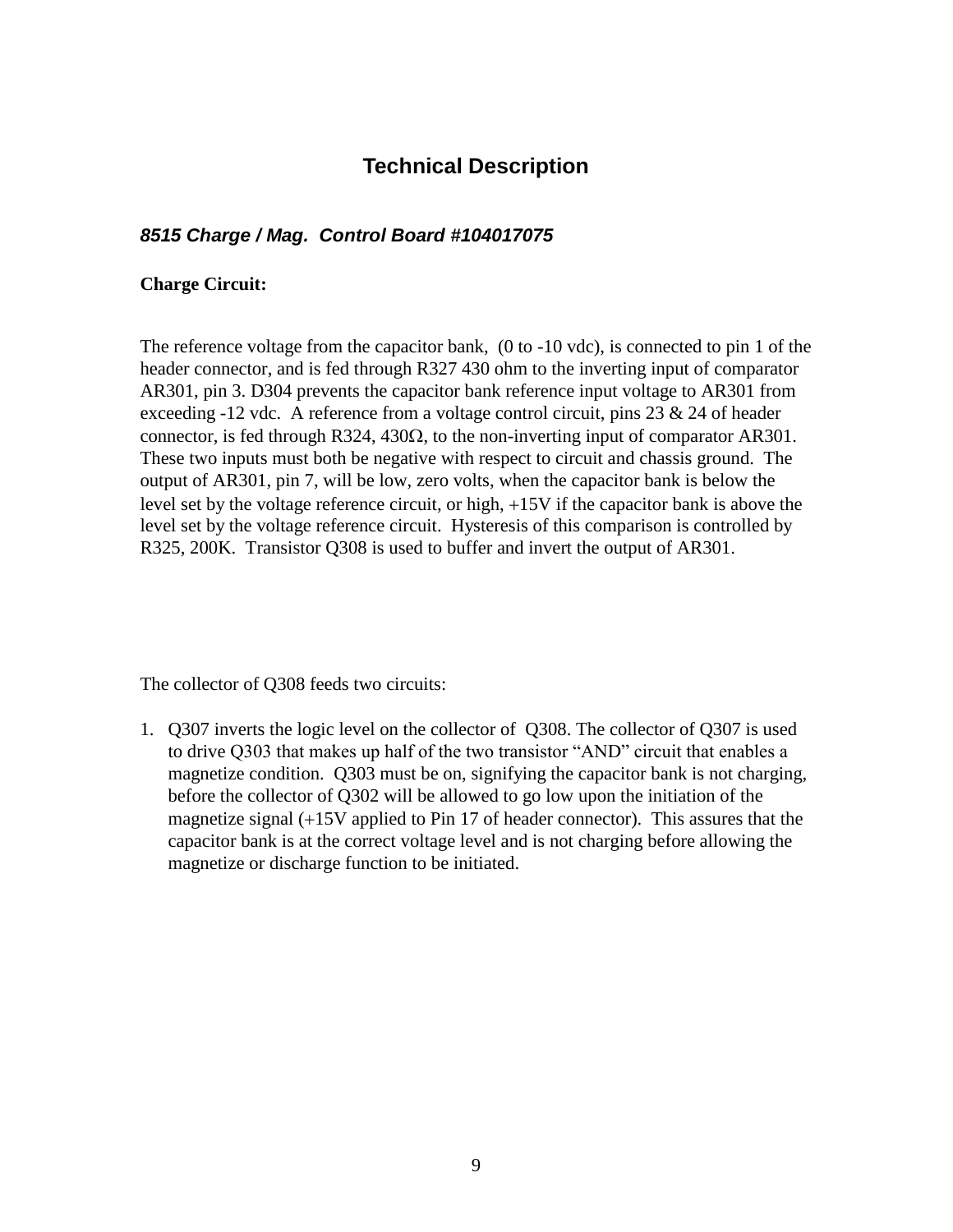2. Q308 also drives the circuit that provides the control signal to the Solid State Relay, (providing primary power to the charging transformer) from Pin 7 of the header connector. To enable a charge condition, ground (supply common) must be applied to Pin 6 of the header connector, allowing the collector of Q311 to go low. A low level on the collector of Q311 turns on Q312 allowing the +24V supply to be seen through R333 to Pin 7 of header connector. When Q312 is off the -24V supply through R334 and R333 creates a slightly negative potential at Pin 7 of header connector holding the Solid State Relay off. Q303 is used to drive an at-voltage (ready to magnetize indicator or relay coil) signal. If ground (supply common) is applied to Pin 8 of the header connector (emitter of Q303), and the -24V supply through a relay coil or an indicator is applied to Pin 5 of header connector, this coil/indicator will be on when Q312 is off.

### **Discharge Circuit**:

Pin 17 of the header connector is used to initiate the discharge function. When the +15VDC supply is applied to Pin 17 of the header connector Q302 will be turned-on and provided Q303 is on, (signifying the charge circuit is not-active), ground (supply common) is seen at Pin 12 of header connector. Pin 12 of header connector is used to start the discharge timing sequence. When Pin 12 of the header connector goes low, 2 conditions have happened.

- 1. The capacitor bank has been charged to the preset voltage level and the charge function is not currently active.
- 2. A magnetize signal has been provided.

At the same time Pin 12 of the header connector goes low, Q310 is turned on holding Q312 (charging transistor) off, disabling the charge function. The 3-Timer Chain IC301, IC302, IC303 is enabled by Pin 10 of header connector, (Ov on Pin  $10 = \text{Disable} +15\text{V}$ on Pin  $10 =$  Enable), and triggered by Pin 19 of header connector (Ov = trigger).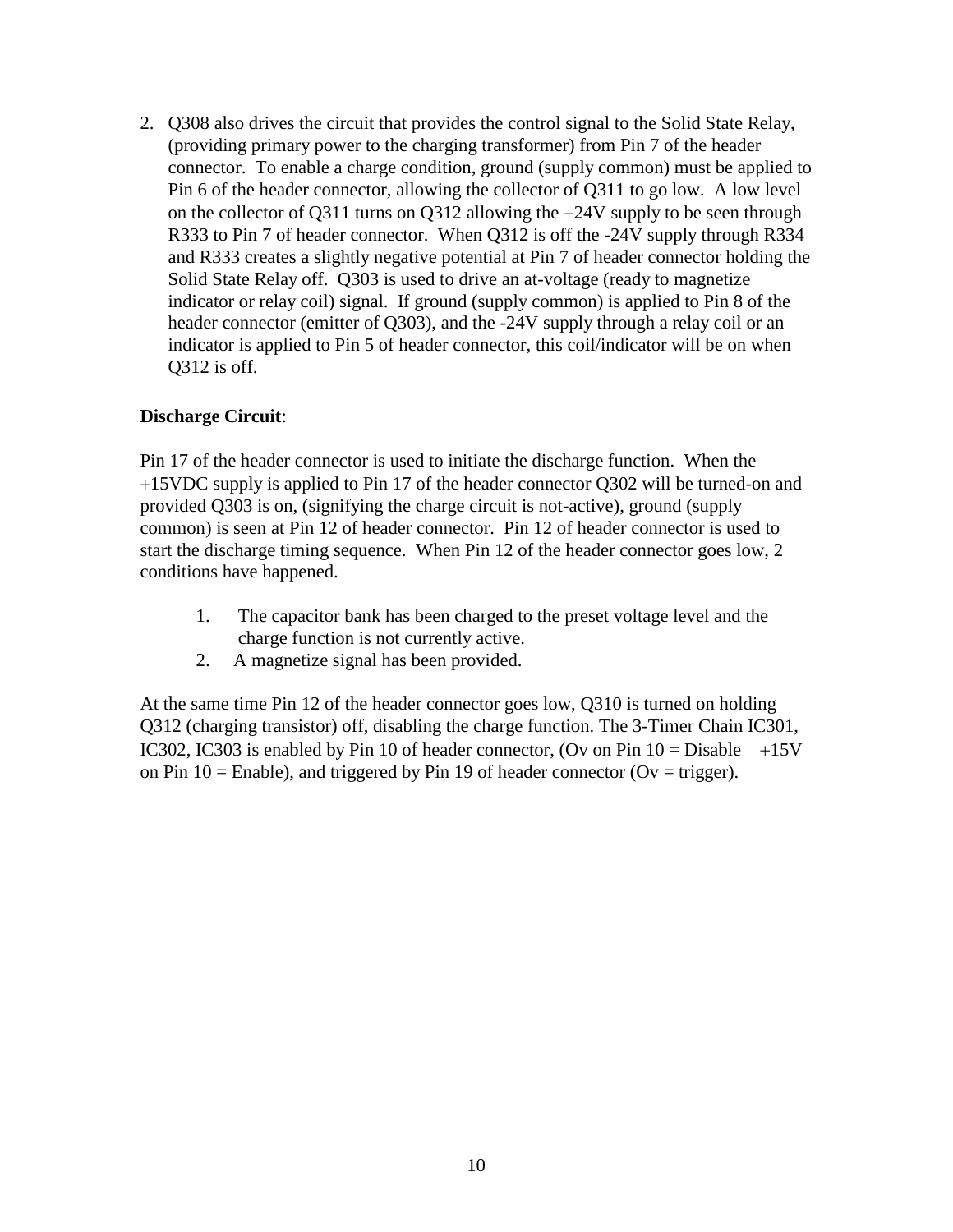#### Timing sequence:

Provided the timers are enabled, (Pin 10 of header connector at +15V), a low (Ov) applied to Pin 19 of header connector turns off Q301 allowing C303 to discharge. This starts timers IC301 and IC 302. IC301 turns on Q304 disabling the charge circuit through Q310, and maintains the low at Pin 12 of header connector. IC301 also turns on Q305 activating the first half of a two transistor "AND" circuit. IC301's output Pin 3 will remain active (+15V) for the entire discharge cycle. And is adjustable by the RC time constant of C301 75µfd, R307 10K, and an external resistor or potentiometer between Pins 18 and 20 of header connector. This timer remaining active is what provides the delay between the discharge of the machine and the ability to recharge for the next cycle. Timer IC302 is used to provide a delay between the start of the discharge cycle and actual discharge of the capacitor banks to allow the charge circuit enough time to shut-off (approx.: 100ms). When IC302's output returns to a low (timing cycle completed) C306 discharges and provides a trigger to IC303. Upon seeing the trigger the output of IC303 goes high (+15V) and turns on the second half of the "AND" circuit Q306. This allows the collector of Q305 to go low providing a low impeadence path to ground (supply common) to be seen at Pin 2 of the header connector. Pin 2 of the header provides the start signal used to trigger the circuit board that drives the discharge device (typically an SCR driver board).

# **GENERAL DESCRIPTION**

#### *±15/±24 VDC Power Supply and Relay Board # 10401433*

This board is a combination of board # 10401415 and board # 10401416. All references to the header connector pin numbers of # 10401415 should be considered 1CN, and all references to the header connector pin numbers of 10401416 should be considered 2CN.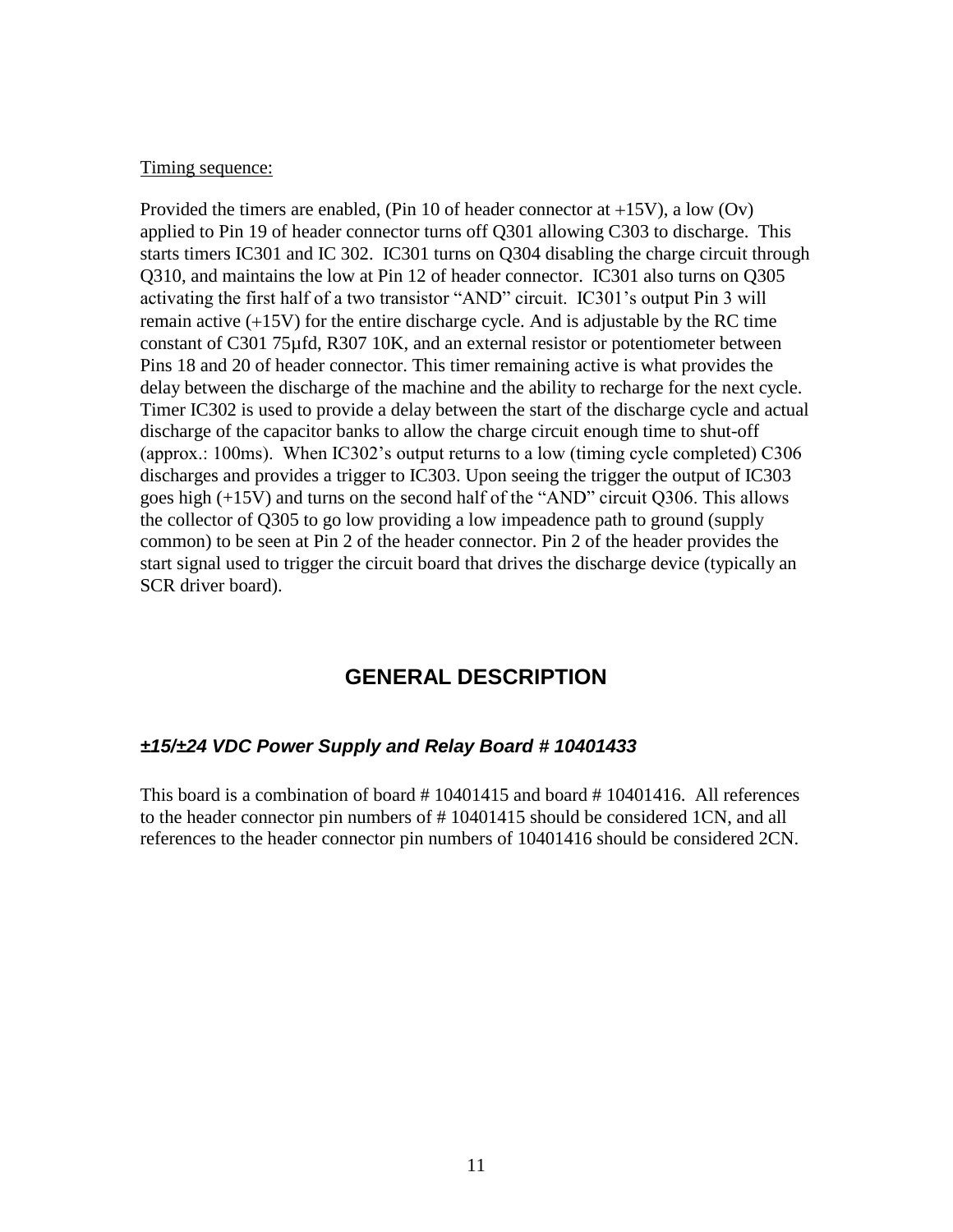# **GENERAL DESCRIPTION**

#### *± 15VDC/ ± 24VDC Power Supply # 10401415*

To provide normal operation for this board an external transformer (36 VAC centertapped) must to be used. This board is used to supply unregulated  $\pm 24$  VDC and regulated  $\pm 15$  VDC. The  $\pm 15$  output is adjustable from approximately 6.5 VDC to 16 VDC and must be adjusted prior to use.

#### *Technical Description*

The power supplied to this board must be provided by an externally mounted transformer connected to Pins 5 and 6, center tap to Pin 7 or 8, of header connector. This transformer should provide 18 VAC between Pins 5 and 7 or 8, and 18 VAC between Pins 6 and 7 or 8, 36 VAC should be seen between Pins 5 and 6. The center tap of this transformer is connected to circuit common. Full wave bridge rectifier DB 201 (1 amp max) serves to provide +24 VDC and -24 VDC with respect to circuit common approximately 50 VDC may be from the negative to the positive side of this bridge. The  $+24$  VDC output (Pin 4) of header connector) is filtered by C202 (2200µfd) and the -24 VDC output (Pin 3 of header connector) is filtered by C203 (500  $\mu$ fd). The +24 VDC output also supplies the input to adjustable regulator IC 201 (1.5 amp max) to provide the +15 VDC output (Pin 1 of header connector). This regulator may be adjusted from approximately  $+6.5$  VDC  $+16$ VDC (with respect to circuit common) by POT 201 (500  $\Omega$  1 turn). The -24 VDC output supplies the input to regulator IC 202 used to provide the -15VDC output Pin 2 of header connector. The  $\pm$  24 VDC outputs are non-regulated and may vary with input AC voltage and/or load. The  $\pm$  15 VDC outputs are regulated and should not vary more than  $\pm$  500 mv. The limiting factor for available output current may be dictated by the external transformer connected to this power supply. All of the components used are rated for a minimum of 1 Amp. However, if the transformer used is rated for less than 1 Amp, the rating of the transformer will dictate available output current.

## **GENERAL DESCRIPTION**

#### *Relay Board # 10401416*

This board houses 2-4 Pole double throw 24 VDC (coil) relays. Each contact set on both relays are electrically isolated from each other.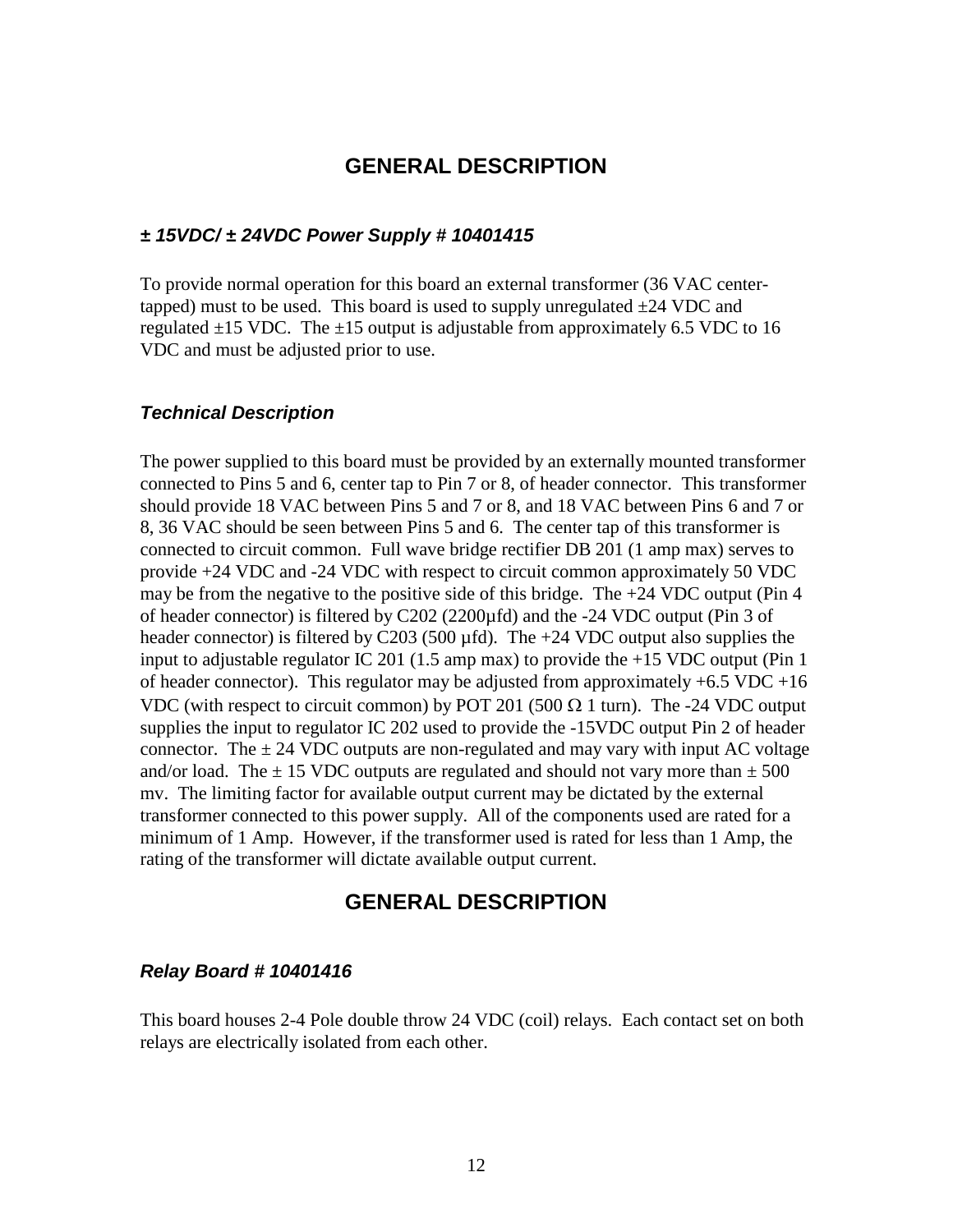#### *Technical Description*

Relay CR201's coil and contacts run to Pins 15 through 28 of the header connector relay CR202's coil and contacts run to Pins 1 through 14 of the header connector. A diode is mounted in parallel with each relay coil to eliminate an induced surge generated by turning off the inductive load of the relay's coil. This diode also dictates the polarity with which each coil is powered. CR202's coil is connected to Pins 1 and 3 of the header connector. The diode in parallel with CR202 is D203. The anode of D203 is connected to Pin 1, and the cathode of D203 is connected to Pin 3 of the header connector. The polarity of the power used to turn on CR202 must make the diode (D203) reversed bias. (Pin 1 of the header connector must be negative with respect to Pin 3 of the header connector.)

The contacts of CR202 are as follows:

| <b>Header Connector</b> | <b>Contact</b><br>Configuration       |  |
|-------------------------|---------------------------------------|--|
| Pin Number              |                                       |  |
| 7                       | Normally Open (N.O.)                  |  |
| 5                       | Common (C.) (shared by Pins $7 & 8$ ) |  |
| 8                       | Normally Closed (N.C.)                |  |
| 6                       | N.O.                                  |  |
| 4                       | C. (shared by Pins $6 \& 9$ )         |  |
| 9                       | N.C.                                  |  |
| 13                      | N.O.                                  |  |
| 2                       | C. (shared by Pins $13 \& 10$ )       |  |
| 10                      | N.C.                                  |  |
| 12                      | N.O.                                  |  |
| 14                      | C. (shared by Pins $12 \& 11$ )       |  |
| 11                      | N.C.                                  |  |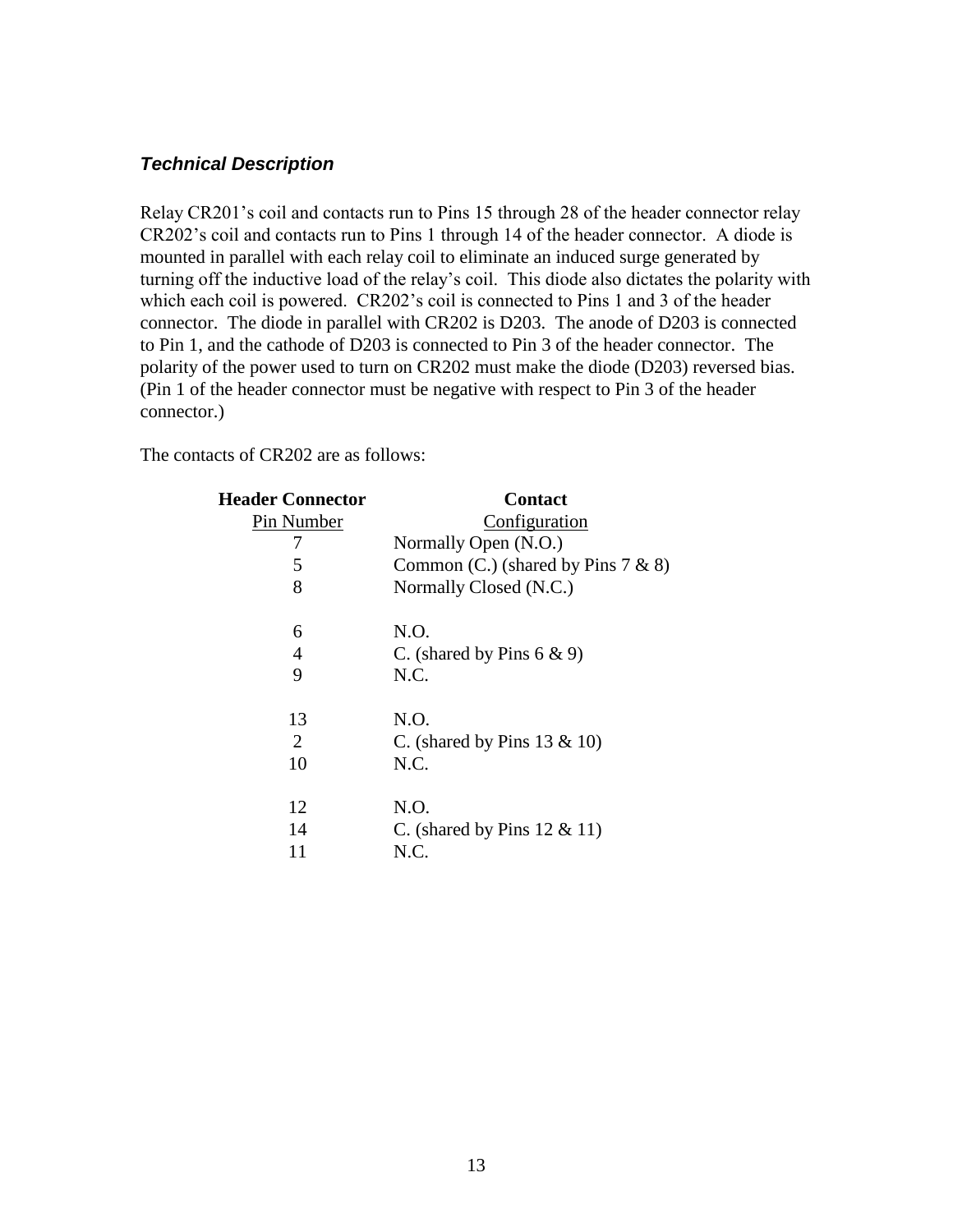CR201's coil is connected to Pins 26 & 28 of the header connector. The diode in parallel with CR201 is D202. The anode of D202 is connected to Pin 26 and the cathode of D202 is connected to Pin 28 of the header connector. The polarity of the power used to turn on CR201 must make the diode (D202) reversed bias. (Pin 26 of the header connector must be negative with respect to Pin 28 of the header connector)

The contacts of CR201 are as follows:

| <b>Header Connector</b> | <b>Contact</b>                         |  |
|-------------------------|----------------------------------------|--|
| Pin Number              | Configuration                          |  |
| 22                      | Normally Open (N.O.)                   |  |
| 24                      | Common (C) (shared by Pins 22 $& 21$ ) |  |
| 21                      | <b>Normally Closed</b>                 |  |
| 23                      | N.O.                                   |  |
| 25                      | C. (shared by Pins $23 \& 20$ )        |  |
| 20                      | N.C.                                   |  |
| 16                      | N.O.                                   |  |
| 27                      | C. (shared by Pins $16 \& 19$ )        |  |
| 19                      | N.C.                                   |  |
| 17                      | N.O.                                   |  |
| 15                      | C. (shared by Pins $17 \& 18$ )        |  |
| 18                      | N.C.                                   |  |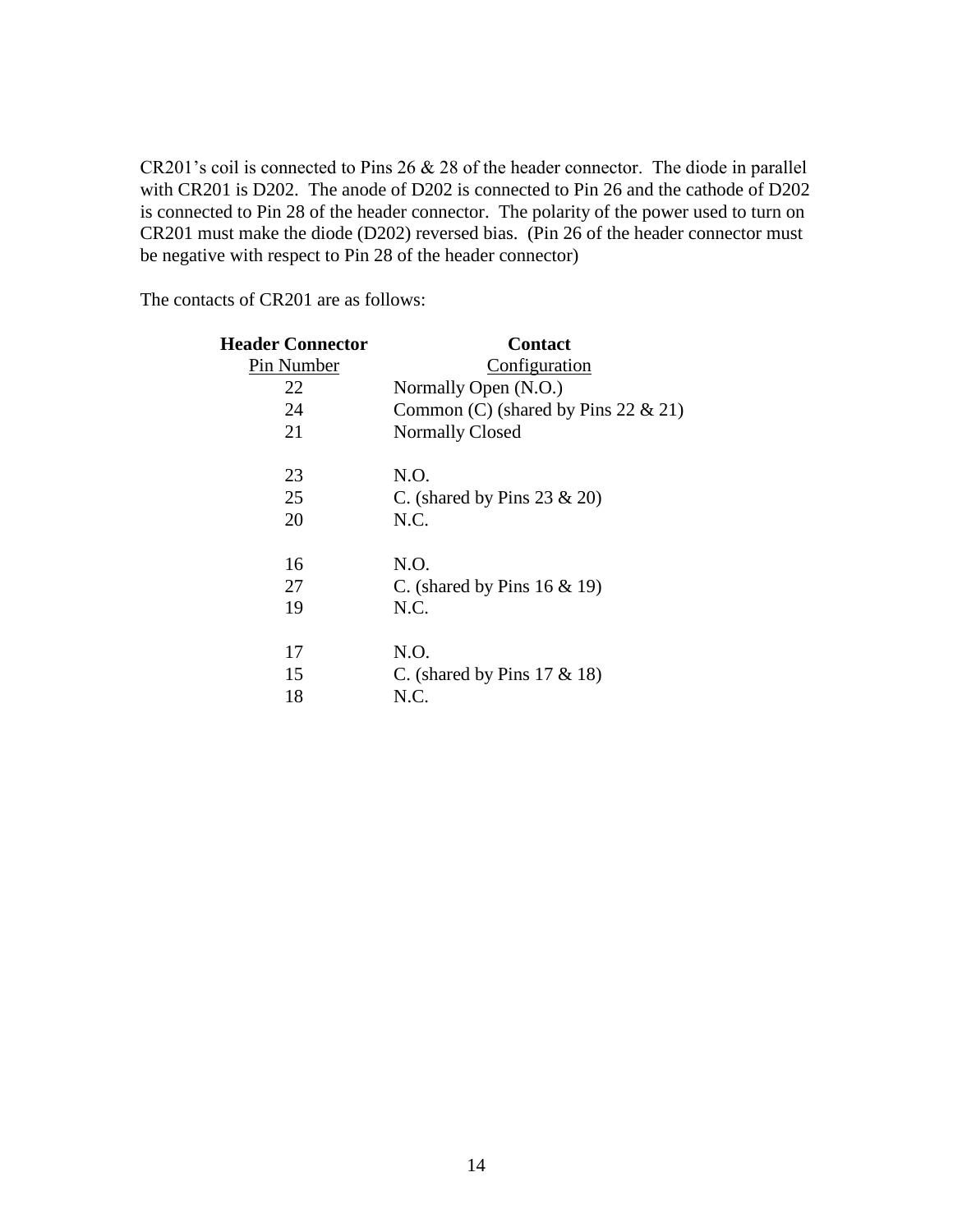# **VI. MAGNETIZING FIXTURE**

Magnetizing Fixtures are available from Magnetic Instrumentation, Inc. for use with the Model 8515 Magnetizer. Be sure to follow the suggested operating perameters for each fixture. Failure to do so may lead to premature failure of the Magnetizer and /or the Magnetizing Fixture.

**NOTE:** Due to the high amount of magnetic field produced in the Magnetizing Fixture, it is important to position and hold the part to be magnetized carefully. A part positioned below the location of maximum field will be exposed to a high force moving the part towards the top of the Magnetizing Fixture. Properly locating the part will prevent it from being launched. By locating the mass of the part slightly above the location of maximum field the force will be down. Part locators for Magnetizing Fixtures are available from Magnetic Instrumentation, Inc. and are recommended for use with Magnetic Instrumentation, Inc. Magnetizing Fixtures.

## **SHIELDING OF THE OPEN END OF THE MAGNETIZING FIXTURE IS RECOMENDED: AND MUST BE MADE OF NON-METALIC MATERIAL**

Fixtures not designed by Magnetic Instrumentation, Inc. should meet the specifications of the Magnetizer. Magnetic Instrumentation, Inc. assumes no liability for the performance or safety of fixtures not designed and manufactured by Magnetic Instrumentation, Inc.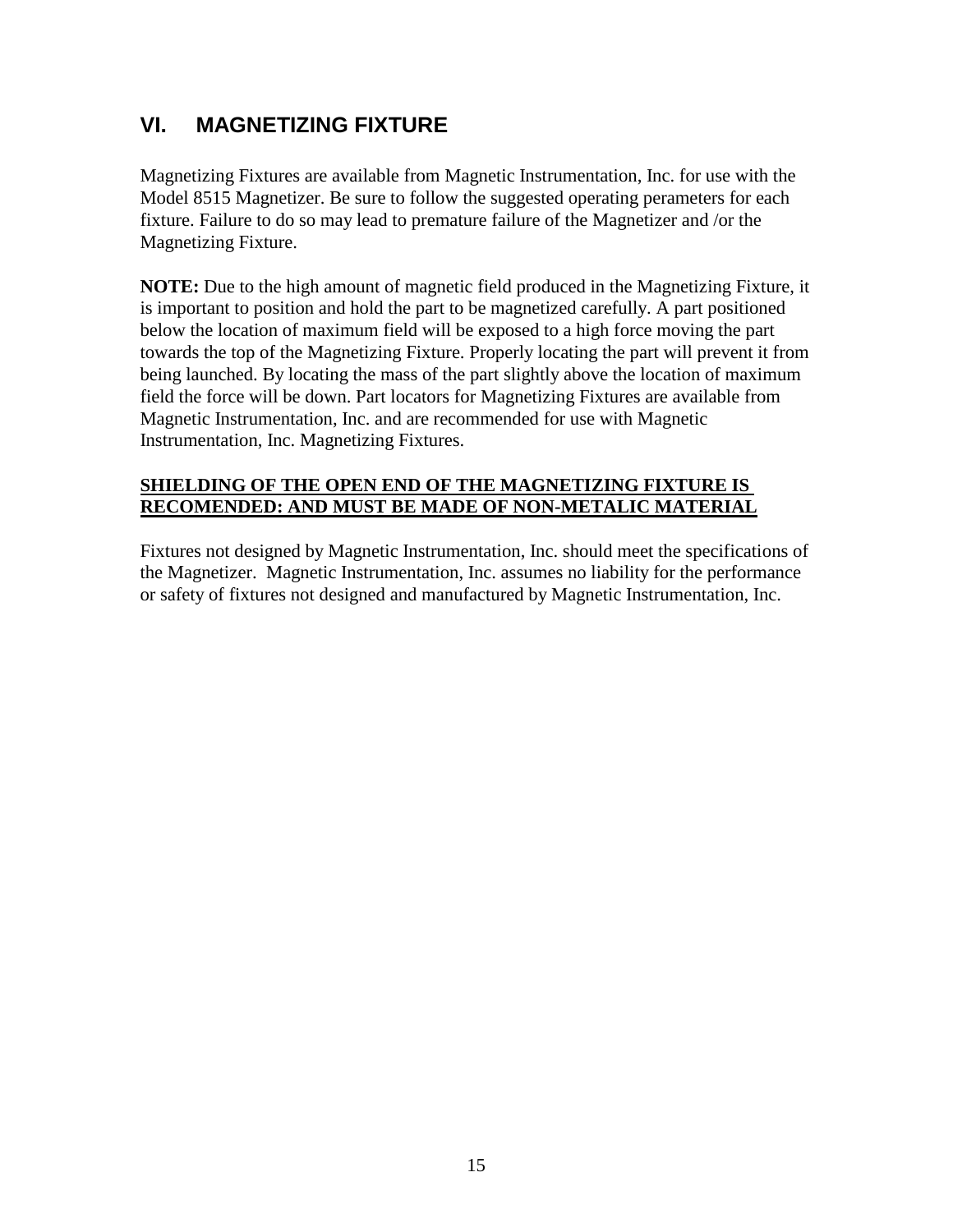# **VII. SERVICE AND MAINTENANCE**

NOTE: Service and maintenance of this equipment requires trained personnel. Care is required for safety of service personnel. High Voltage isexposed with panels removed. This unit should be operated with the panels removed ONLY if absolutely required for repair.

# *A. General Instructions*

The Model 8515 Magnetizer is a combination of electrical and electronic components. Procedures consistent with safety and standard practices for each area should be used.

Regular service should be performed to insure proper connection of all terminals.

If water is used for cooling, all water connections should be inspected regularly for leaks or obstructions.

A regular inspection of the drain will prevent component failure due to overheating.

# *B. Test Equipment*

Trouble-shooting and repair must be carried out by qualified personal using properly rated test equipment. Failure to do so may result in damage to the Magnetizer and/or test equipment.

# *C. Panel Removal*

NOTE: Panels should be removed only by trained personnel. Care must be used when removing panels. Panels should be removed only with equipment disconnected from the AC line. Always check the Capacitor Bank voltage prior to beginning any repair. If the voltage is not zero, discharge the capacitors in a safe and proper manner before proceeding.

The electronics cabinet has a removable rear panel for access to circuits. The control chassis can be taken out by removing the front panel screws.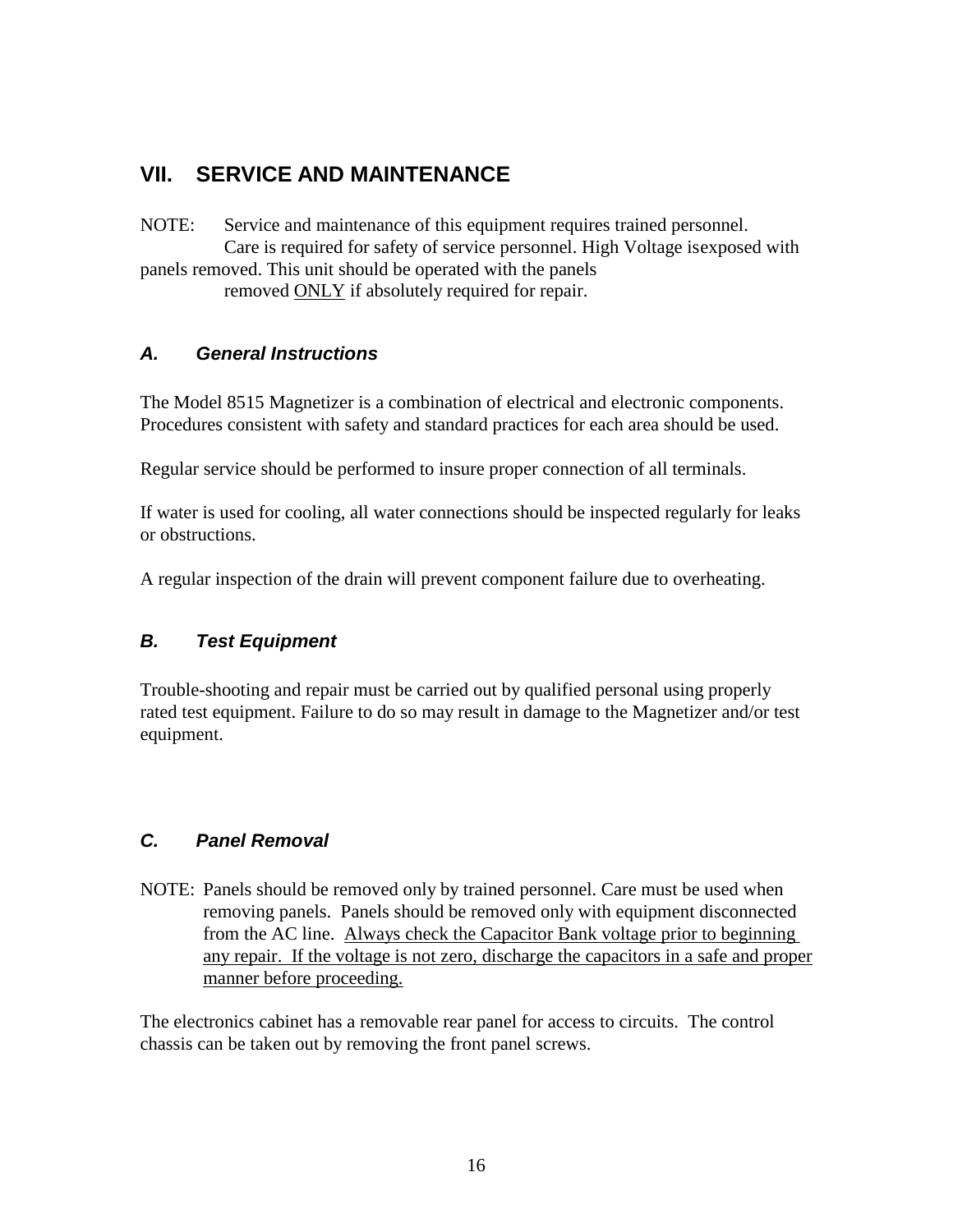# *D. Adjustments*

Maximum voltage setting, power supply voltage, and minimum cycle rate adjustments are factory set and should not be tampered with in any way without consulting Magnetic Instrumentation, Inc.

# *E. Trouble Shooting*

Prior to beginning any trouble shooting, all connections should be checked. This includes AC power to the electronics cabinet and water supply if required. All trouble shooting should be done at low voltage.